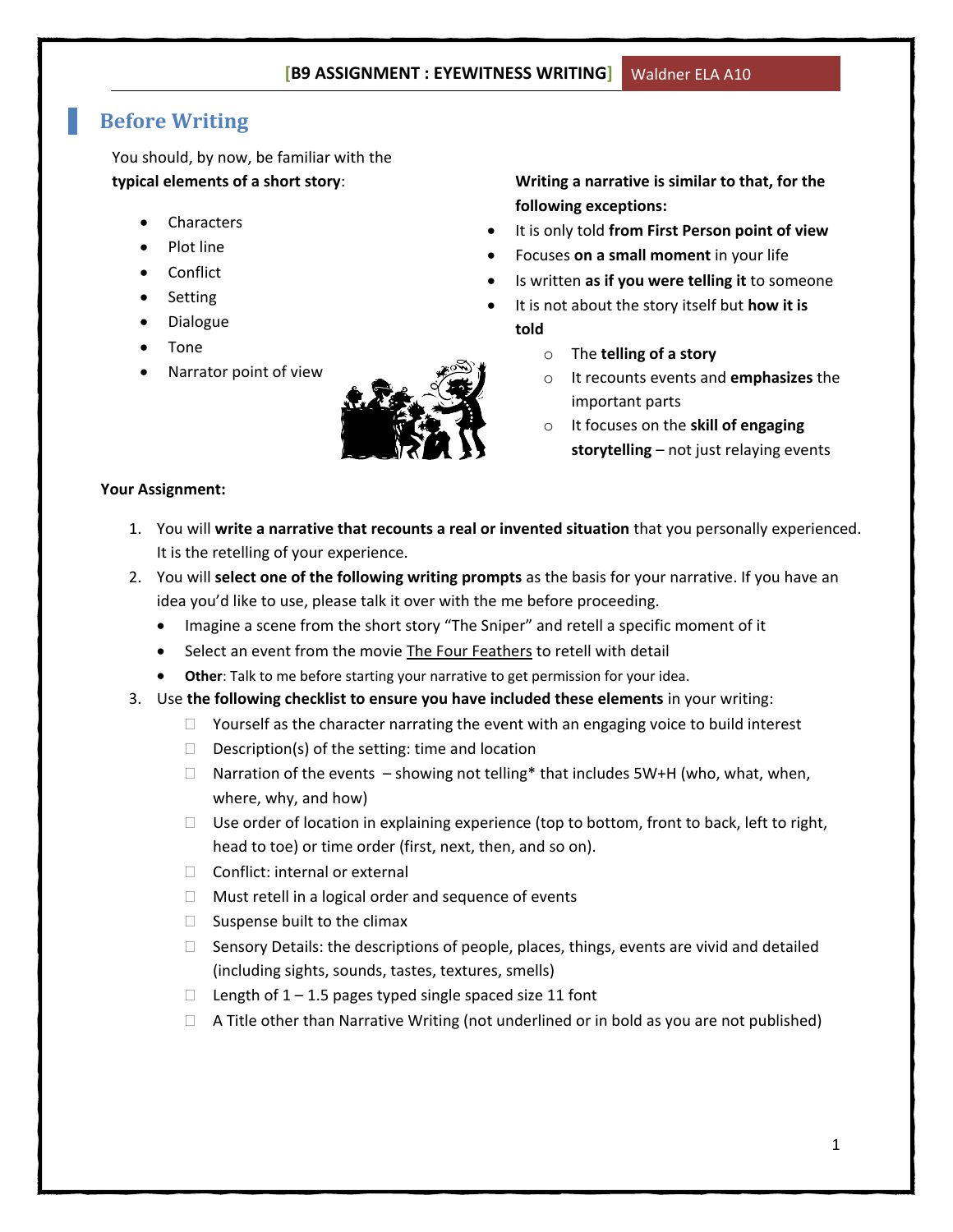- 4. You must **follow the writing process and submit all your work** with the final product, including your brainstorming, drafting, evidence of self – editing, and a typed final copy with the rubric.
	- □ Brainstorming
	- Drafting
	- $\Box$  Evidence of Self Editing
	- $\Box$  Two good copies
		- 1) A typed final copy
		- 2)A typed copy with
			- at least **five examples of Show, Not Tell highlighted** to identify
			- At least 10 15 **vivid verbs** underlined and **bolded**.

**Because narration is really about relaying the experience** you had of that moment, **some elements of the writing are particularly important to consider**. They are the **opening**, the vivid **verbs**, and **showing** instead of telling.

- 1. **The Opening Hook:** With narration, you really want to catch and hold the reader's attention right from the first line. Ways you can do this are to start with:
	- Contradicting an accepted truth
	- Start with a line of dialogue
	- Make a confession
	- Ask a question
	- Use an analogy

**Consider the following opening hooks** – how effective do you think they are? (From MrGildeas ssdcougars.org)

- The time had come! I had to face the reality that the relaxing days of summer were over. High school had begun and the back-to-school jitters were there along with the freshmen worries.
- Dangerous, scary, determined, fun and outrageous. These are all terms that describe my expedition

when I was lost in Ocean City, New Jersey. We can all relate to a time when we were excited, nervous, or scared, but my experience helped teach me a very valuable lesson. I must confess that I thought I was prepared for the war—that dreaded first day of high school. Pencils, paper, and other battle supplies in abundance, I felt that I couldn't possibly be taken by surprise. I even knew by heart the stories told by veterans, former freshmen themselves. The drills many of us endured on the asphalt field practicing for marching

band in front of the South Building had prepared us to be shunned by sophomores and screamed at by exasperated teachers. Dreading our first day in combat, we awaited it, even so, with an enthusiasm that bordered on joy.



Avoid these opening lines:

 Once upon a time… One day I was…

at the front door.

sought to…

 The purpose of this narrative is… All through the ages mankind has

Thump Thump – there was a noise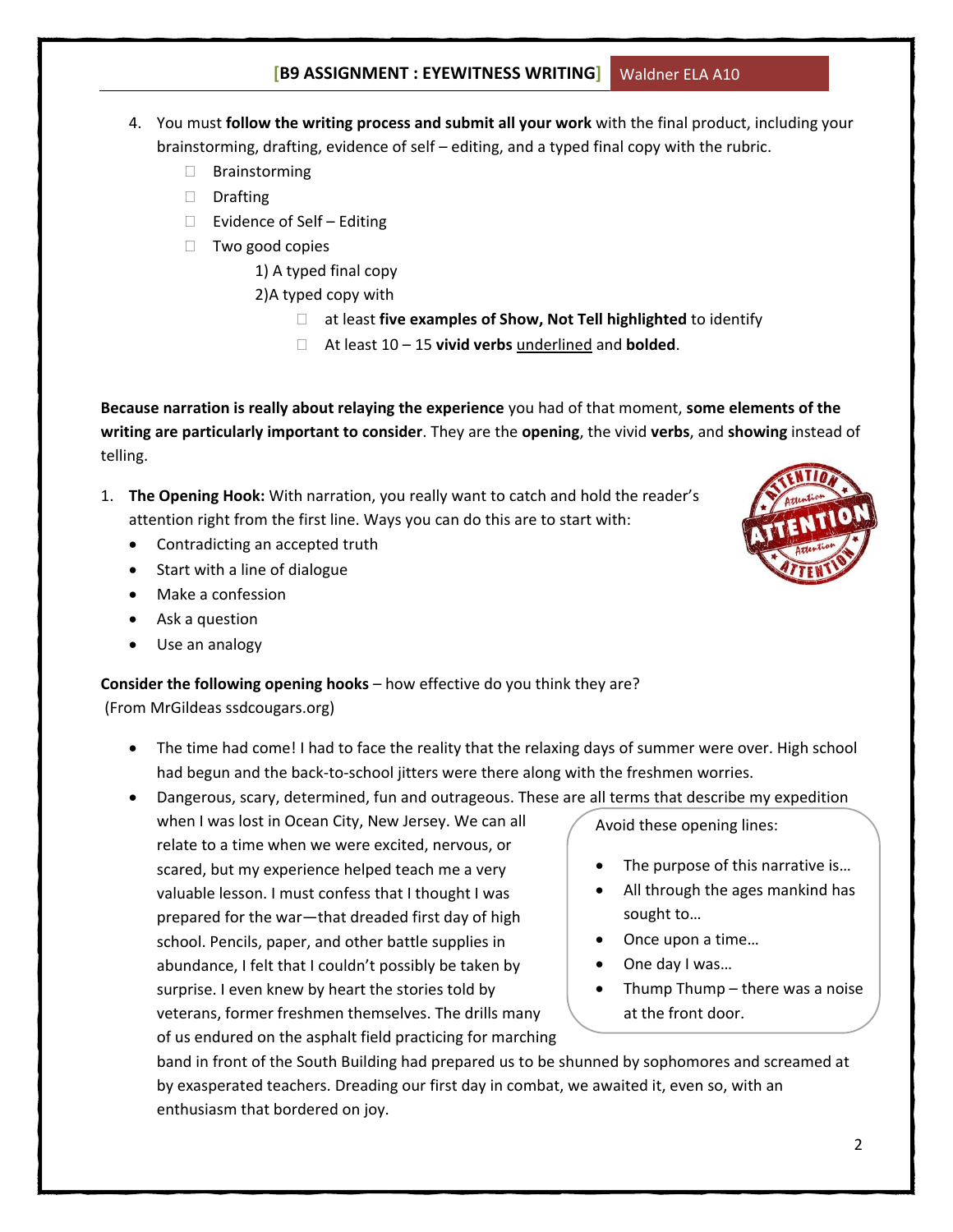- As I saw the hollow, volcanic crater called Diamond Head out the plane's window, I knew that the twelve-hour flight was almost over.
- The most horrific part of the first few weeks of school was seeing nice, exuberant, friendly teachers turn into savage, wild beasts from the jungle. This all happened as the innocence of "this is the first day of school, you are on easy street, free parking, go directly to GO, collect \$200, get out of jail free card" wore off. And boy, did it wear off fast!
- 2. **The Vivid Verbs:** When we are writing, sometimes we fall into the rut of using our typical day-to-day language, but



that isn't very original or engaging for a reader. With writing, you want to be more selective or creative with the words you choose. In particular, using strong verbs is an easy way to make writing more interesting.

**Example Typical**: As the student **walked** across the field, the breeze **blew** the leaves along the grass. **Example Vivid:** As the student **ambled** through the park, the breeze **lifted** the leaves on the trees.

#### **Other Examples:**

| <b>Typical</b>                                     | <b>Vivid Verb Choices</b>                          |
|----------------------------------------------------|----------------------------------------------------|
| The harder he worked, the more he disliked his job | The harder he toiled, the more he detested his job |
| and the customers he served.                       | and the customers he served.                       |
|                                                    |                                                    |
| He walked along the path and swayed as he went.    | He staggered down the path and wavered as he       |
|                                                    | went.                                              |
| The team's running back moved fast.                | The team's running back streaked past his          |
|                                                    | opponents and sprinted toward the goal.            |
|                                                    |                                                    |

**Try it:** Come up with **3 new vivid verb choices** you could use in place of the word in bold.

|    | <b>Overused Verb</b>        | Vivid Verb #1 | Vivid Verb #2 | Vivid Verb #3 |
|----|-----------------------------|---------------|---------------|---------------|
| 1. | The killer ran into the     |               |               |               |
|    | woods.                      |               |               |               |
|    | 2. Walking into the school, |               |               |               |
|    | the wind was blowing        |               |               |               |
|    | hard behind us.             |               |               |               |
|    | 3. He jumped into the       |               |               |               |
|    | room and grabbed my         |               |               |               |
|    | new iPhone!                 |               |               |               |
|    | 4. He was a new student     |               |               |               |
|    | and had the most            |               |               |               |
|    | awkward posture.            |               |               |               |

#### **Websites that include Vivid Verb lists include:**

**<http://www.enchantedlearning.com/wordlist/verbs.shtml> [http://www.sd47.bc.ca/school/pie/Students/Documents/'Said%20is%20Dead'%20Word%20List.pdf](http://www.sd47.bc.ca/school/pie/Students/Documents/)**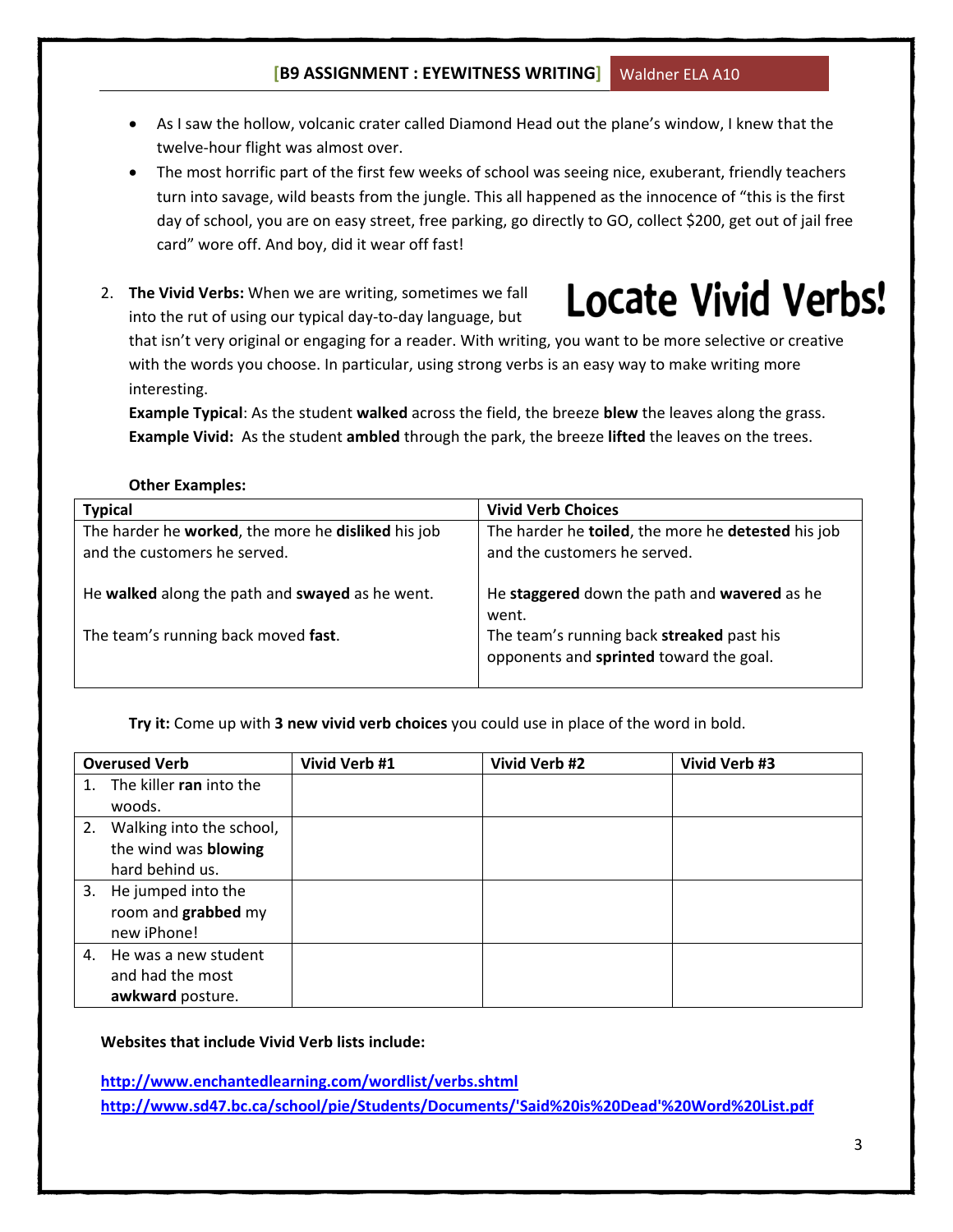3. **Showing, Not Telling:** It is easy to tell a listener or reader about what you see or experience, but it is more creative and engaging to describe aspects of what you see or experience and let the reader paint a picture in their mind as they follow along. You want the listener or reader to use their imagination and bring those characters to life in their mind's eye.



A. **Example of Tell:** You learn three things about the following character because the writer Tells you.

Clarence Howard was a fat, ungrateful, old man.

B. **Example of Show:** You learn the same three things about the character, [but will have a much better](http://www.google.ca/url?sa=i&rct=j&q=&esrc=s&frm=1&source=images&cd=&cad=rja&docid=c3Ri1G85JuVZfM&tbnid=ZZRBOV_5ognYXM:&ved=0CAUQjRw&url=http://msmaloneysclass.wordpress.com/tag/showing-sentence/&ei=o50SUsTmO8iFqQGKtoDgAg&bvm=bv.50768961,d.aWc&psig=AFQjCNGIxszX6Q-oxhQq_ArdsRQ53PddXg&ust=1377038014636323)  mental picture from the way the writer Shows you with their words.

> Clarence Howard heaved himself out of the chair. As his feet spread under his apple-like frame and his arthritic knees popped and cracked in objective, he pounded the floor with his cane while cursing that dreadful girl who was late again with his coffee. (From Grammargirl.com)

- C. A good writer will **use both Show and Tell** in their writing.
	- **Show** is detailed and longer writing. Too much of that **can slow down the pace of the story**.
	- **Tell at times helps the story move along**, allowing you to slow with Show when you want to.

| Tell |                                                                                           | Show                                                                                                                                                                                                                                                                                                       |  |  |  |
|------|-------------------------------------------------------------------------------------------|------------------------------------------------------------------------------------------------------------------------------------------------------------------------------------------------------------------------------------------------------------------------------------------------------------|--|--|--|
|      | "You are such a jerk," he said angrily.                                                   | "You are such a jerk." Dan slammed the phone book shut and threw it<br>at the couch. The pages ruffled open, the names inside seeming<br>exposed and vulnerable against the stark black leather. Dan got to his<br>feet, moving so fast his chair skidded against the floor and dented the<br>new drywall. |  |  |  |
|      | Rapping at the door, Elaine made her<br>presence known to the people inside the<br>house. | Elaine formed a tight fist with her right hand and pounded on the<br>$\bullet$<br>unforgiving oak. They'd hear her, or she'd break her hand letting them<br>know she'd come to call.                                                                                                                       |  |  |  |
|      | The lawn was covered with leaves.                                                         | Leaves blew through my yard and piled up against the shrubs and<br>fence.                                                                                                                                                                                                                                  |  |  |  |
|      | I was sitting on the couch holding my guitar.                                             | My eyes were closed, cradling the guitar in my arms like a warm<br>٠<br>blanket. It felt like I was holding on to something I didn't want to let<br>go of.                                                                                                                                                 |  |  |  |
|      | (Dialogue)                                                                                |                                                                                                                                                                                                                                                                                                            |  |  |  |
|      | "Are you sure he escaped?" Annabelle asked<br>anxiously.                                  | "What do you mean he might have escaped?" Anabelle's gaze darted<br>$\bullet$<br>to the door, and she chewed the edge of her thumb nail. "He either<br>did or he didn't. Which is it?                                                                                                                      |  |  |  |

#### **Other Examples:**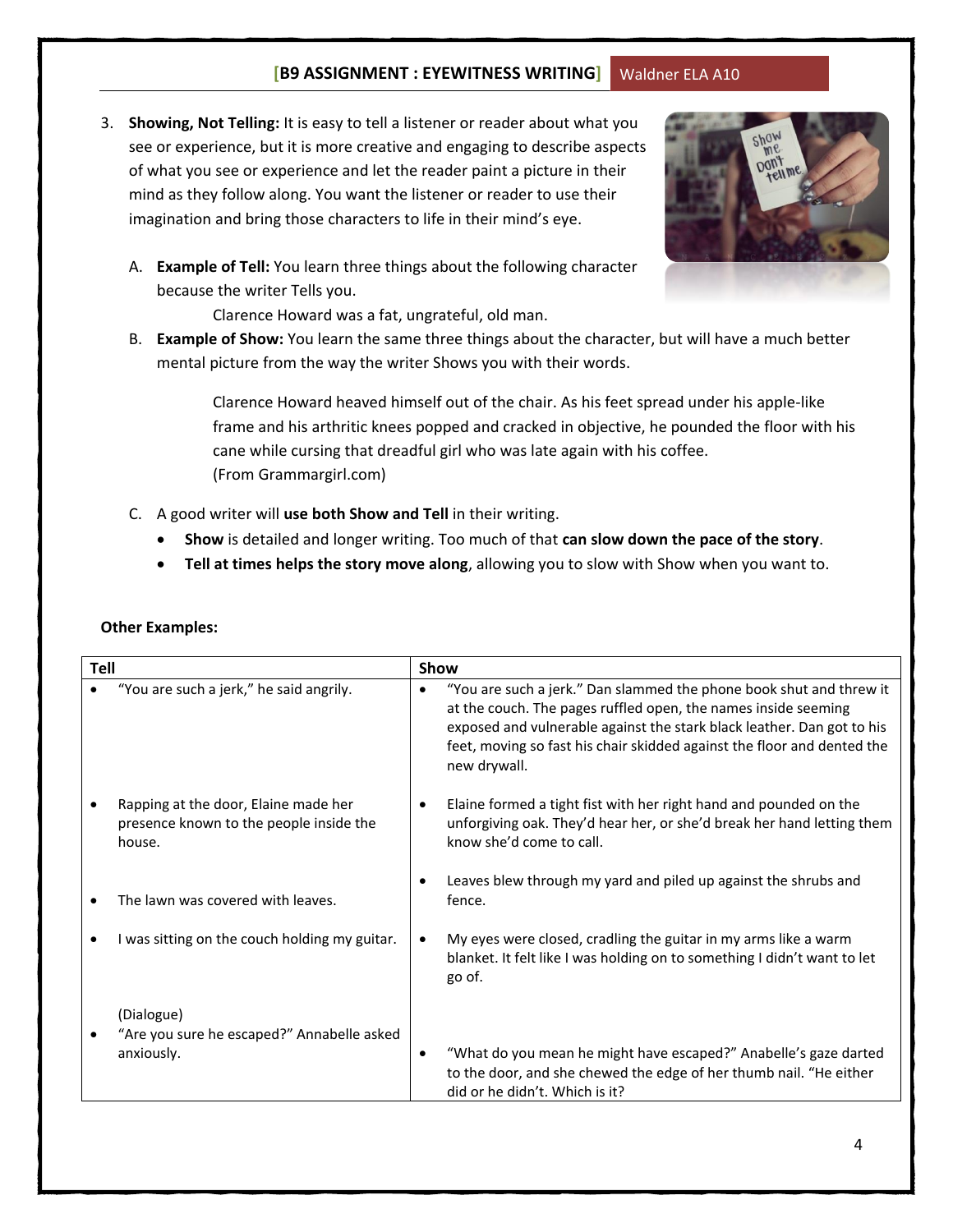**Tips:** Consider some of the following prompts when trying to replace Tell with Show in your writing: (From Foremostpress.com/authors/articles/show\_not\_tell)

- Describe facial expressions
- Describe movements, actions, gestures
- Sensory language: What noises are heard?
- What do you taste? Feel? See? Hear?
- Describe measurements specific details of shape, size, time, and date
- Describe feelings rather than labeling them
- Use specific details rather than vague ones
- Vary sentence length: short sentences for abrupt and suspenseful moments and long sentences to draw out or lead to suspense.
- Avoid dialogue tags, like: said, demanded, asked, told, questioned

#### **Try it.** Explore the following four prompts and **rewrite them to include Showing, Not Telling**.

# **Telling Sentence Becomes a Showing Sentence** He walked into class late and caused a scene. Standing in line, I noticed a tall guy with a black hoody on listening to music. I opened the package and was annoyed to find a flat cheeseburger. Halfway down the road, something started banging under the hood!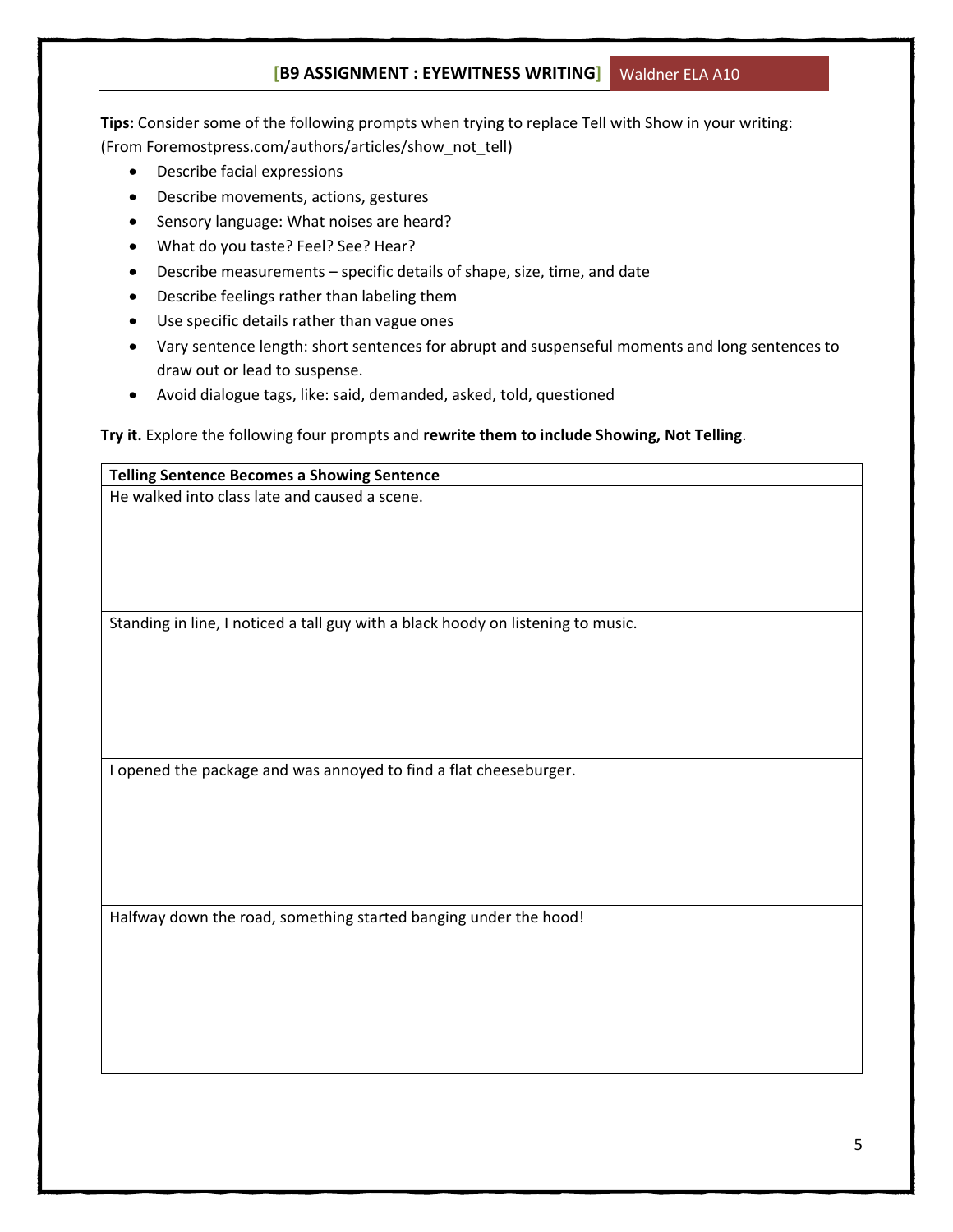(DON'T) STOP

**TRAFFIC LIGHTS** 

AT THE

#### **The Writing Process: Avoid what Slows you Down**

- **When you have a great idea in your head, run with it!** Write it all out and **don't stop at anything that stumps you or gets you off track**, like:
	- o Spelling
	- o Punctuation checks: where should the commas and apostrophes go?
	- o Paragraph breaks
	- o Sentence variety or correct sentences (fragments or run ons can be corrected)
	- o A different word for variety
	- o The best way to begin the story quote or sentence?
	- o A final line / lasting thought
- All of these aspects of writing are important but all relate to the design of writing, not the collecting of ideas. **Get the ideas down first; then you can come back and enhance with edits and spell checks** and such!
- After drafting, go back and look to ways to improve your:
	- 1. Opening hook
	- 2. Vivid verb choices
	- 3. Show, Don't Tell pieces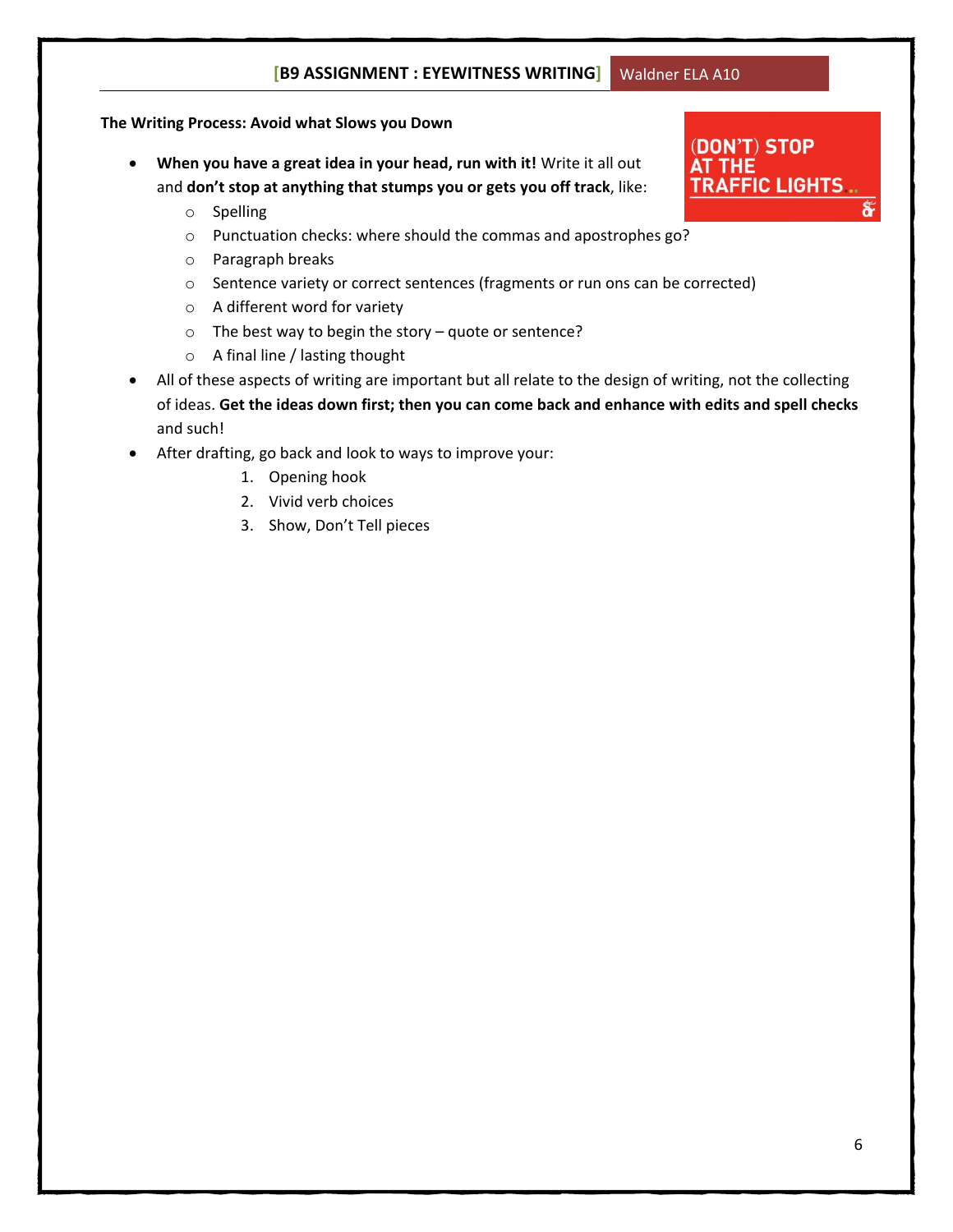# **Rubric for Eye Witness Report Writing Assessment**

|    |                                      |                                    |                    | 5 Advanced (80 - 100%)                                                                                                                                                                         | 4 Comprehensive (70 -                                                                                                                                       | 3 Basic (60 - 69%)                                                                                                                                                                                    | 2 Satisfactory $(50 - 59%)$                                                                                                                                                                          | 1 Weak (0 - 49%)                                                                                                                                                         |
|----|--------------------------------------|------------------------------------|--------------------|------------------------------------------------------------------------------------------------------------------------------------------------------------------------------------------------|-------------------------------------------------------------------------------------------------------------------------------------------------------------|-------------------------------------------------------------------------------------------------------------------------------------------------------------------------------------------------------|------------------------------------------------------------------------------------------------------------------------------------------------------------------------------------------------------|--------------------------------------------------------------------------------------------------------------------------------------------------------------------------|
|    |                                      |                                    |                    | <b>Polished</b>                                                                                                                                                                                | 79%)                                                                                                                                                        | Competent                                                                                                                                                                                             | Clear                                                                                                                                                                                                | Ineffective                                                                                                                                                              |
|    |                                      |                                    |                    |                                                                                                                                                                                                | Proficient                                                                                                                                                  |                                                                                                                                                                                                       |                                                                                                                                                                                                      |                                                                                                                                                                          |
| 1. |                                      | <b>Narrative</b><br><b>Writing</b> |                    | Sharp, distinct controlling point<br>or theme with evident<br>awareness of the narrative<br>task.                                                                                              | Clear controlling point or<br>theme with general<br>awareness of the narrative<br>task.                                                                     | Fair controlling point or theme<br>with general awareness of the<br>narrative task.                                                                                                                   | Vague evidence of a controlling<br>point or theme with<br>inconsistent awareness of the<br>narrative task.                                                                                           | Little or no evidence of a<br>controlling point or theme with<br>minimal awareness of the<br>narrative task                                                              |
| 2. | / Pace                               | Organization                       |                    | Skillful narrative pattern with<br>clear and consistently paced<br>sequencing of events,<br>employing a beginning, middle,<br>and an end. Minor<br>interruptions to the sequence<br>may occur. | Narrative pattern with well-<br>paced sequencing of events,<br>employing a beginning,<br>middle, and an end.<br>Interruptions to the sequence<br>may occur. | Narrative pattern with somewhat<br>consistently paced sequencing of<br>events, employing a beginning,<br>middle, and an end. Interruptions<br>to the sequence may occur.                              | Narrative pattern with generally<br>inconsistently paced sequencing<br>of events that may employ a<br>beginning, middle, and an end.<br>Interruptions to the sequence<br>may interfere with meaning. | Narrative pattern with little or<br>no pacing with sequencing of<br>events. Interruptions to the<br>sequence interfere with<br>meaning.                                  |
| 3. | Sensory<br><b>Details</b>            |                                    |                    | The writer uses examples of<br>sensory details that are<br>skillfully placed and relate to<br>one or more of the senses.                                                                       | The writer uses examples of<br>sensory details which are well<br>placed and relate to one or<br>more of the senses.                                         | The writer uses examples of<br>sensory details which are<br>adequately placed and relate to<br>one or more of the senses.                                                                             | The writer uses examples of<br>sensory details which are<br>sometimes inadequately placed<br>and only relate to one of the<br>senses and may interfere with<br>flow of narrative.                    | The writer uses examples of<br>sensory details which, where<br>placed, interfere with the flow<br>of the narrative. Sensory details<br>only relate to one of the senses. |
| 4. | $Hook -$<br>Show $-$<br><b>Verbs</b> |                                    | Hook               | A precise and captivating<br>opening hook effectively<br>engages the reader.                                                                                                                   | A clear and well-developed<br>opening hook effectively<br>engages the reader.                                                                               | A fair opening hook attempts to<br>engage the reader.                                                                                                                                                 | A underdeveloped opening hook<br>attempts to engage the reader.                                                                                                                                      | An opening hook is either<br>clearly underdeveloped or<br>missing.                                                                                                       |
|    |                                      |                                    | Showing            | The writing includes advanced<br>and clear "showing" of details<br>for the reader to picture in<br>their mind. The showing blends<br>easily into the writing.                                  | The writing includes good<br>examples of "showing" of<br>details for the reader to<br>picture in their mind. The<br>showing blends well into the<br>writing | The writing includes fair<br>examples of "showing" of details<br>for the reader to picture in their<br>mind. Some attempts are more<br>successful than others and may<br>stand out among the writing. | The writing attempts examples<br>of "showing" of details for the<br>reader to picture in their mind.<br>The attempts are poorly<br>developed and stand out among<br>the writing.                     | The writing lacks attempts at<br>"showing" or attempts are very<br>poorly developed and are<br>distracting for the reader.                                               |
|    |                                      |                                    | <b>Vivid Verbs</b> | Wonderful and complimentary<br>vivid verbs have been selected<br>that clearly accentuate the<br>telling of the narrative.                                                                      | Well-selected vivid verbs<br>accentuate the telling of the<br>narrative.                                                                                    | Vivid verbs have been selected<br>and blend fairly well into the<br>narrative. Some word choices<br>might seem a bit out of place but<br>are not too distracting.                                     | Some vivid verbs have been<br>integrated into the writing,<br>though the selection may be<br>inappropriate / not suitable in<br>some cases causing some<br>distraction for the reader.               | Vivid verb choices are few to<br>none and are inappropriate for<br>the context they are used in.<br>Verbs become distracting /<br>confusing for the reader.              |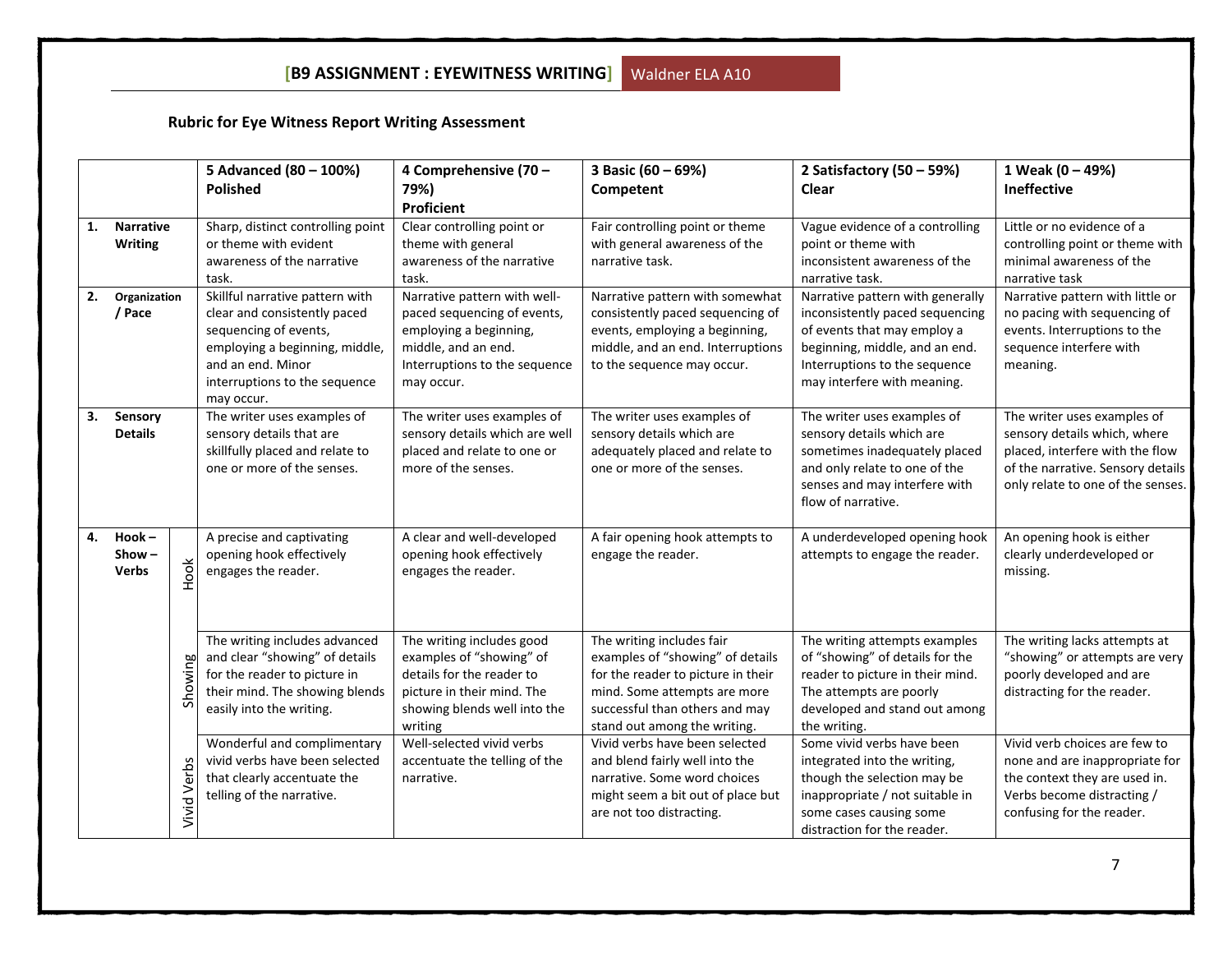| 5. | <b>Writing</b> | Precise control of language,      | Appropriate control of        | Fair control of language, literary | Limited control of language and  | Minimal control of language      |
|----|----------------|-----------------------------------|-------------------------------|------------------------------------|----------------------------------|----------------------------------|
|    | Style          | literary devices, and sentence    | language, literary devices,   | devices, and sentence structures   | sentence structures that creates | and sentence structures that     |
|    |                | structures that creates a         | and sentence structures that  | that creates a consistent point of | interference with point of view  | creates an inconsistent point of |
|    |                | consistent and effective point    | creates a consistent point of | view and tone.                     | and tone.                        | view and tone.                   |
|    |                | of view and tone.                 | view and tone.                |                                    |                                  |                                  |
| 6. | Level of       | Clear attention to the details of | Careful attention to the      | Attention to the details of the    | Some attention paid to the       | Poor attention paid to the       |
|    | Completion     | the assignment. All required      | details of the assignment.    | assignment. Most of the required   | details of the assignment. Some  | details of the assignment.       |
|    |                | elements are completed and        | Nearly all required elements  | elements are completed and         | of the required elements are     | Many of the required elements    |
|    |                | submitted.                        | are completed and             | submitted.                         | completed and submitted.         | are incomplete and/or missing.   |
|    |                |                                   | submitted.                    |                                    |                                  |                                  |

(Rubric Reference: Some elements taken from ssdcougars.org MrGildea) **Submission Checklist:**

- □ Yourself as the character narrating a central theme or event
- $\Box$  Description(s) of the setting: time and location
- $\Box$  Narration of what the character(s) do showing not telling \* including 5W+H
- $\Box$  Use order of location in explaining experience (top to bottom, front to back, left to right, head to toe) or time order (first, next, then, and so on).
- $\Box$  Conflict: internal or external
- $\square$  Suspense built to the climax
- Internal dialogue
- $\Box$  Sensory Details: the descriptions of people, places, things, events are vivid and detailed
- $\Box$  Length of 1 1.5 pages typed single spaced size 11 font
- □ A Title other than Narrative Writing (not underlined or in bold as you are not published)
- Brainstorming
- Drafting
- $\Box$  Evidence of Self Editing
- $\Box$  Two good copies
	- 1) A typed final copy
	- 2)A typed copy with
		- at least **five examples of Show, Not Tell highlighted** to identify
		- At least 10 15 **vivid verbs** underlined and **bolded**.

/ 30 marks Comments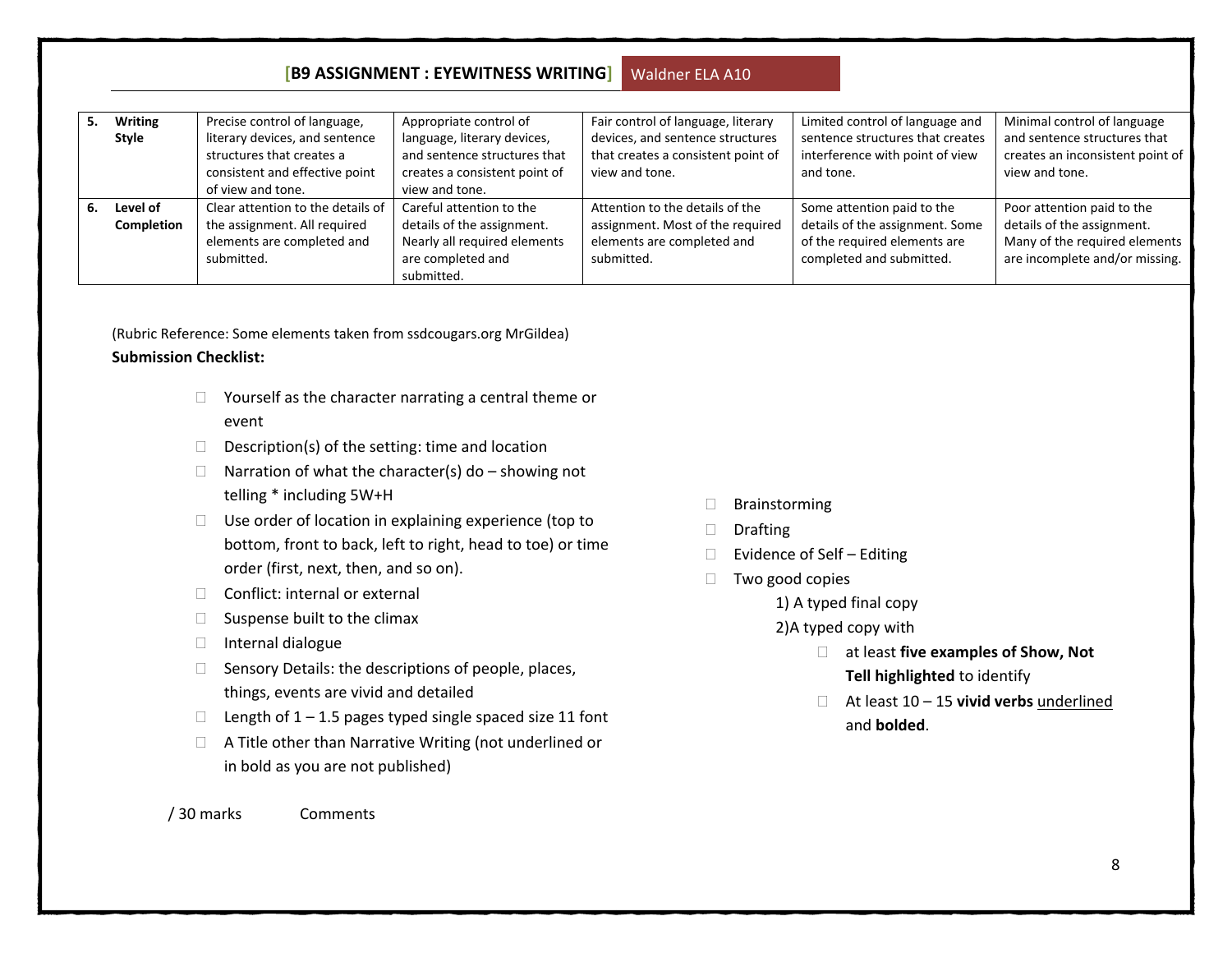Examples:

#### **Take Me to Casablanca**

My day in Africa was one I'll not soon forget. I toured two major cities of Morocco—land of mystery, enticement, and enchantment. I was expecting belly dancers, snake charmers, and many exotic sights filled with color and intricate decoration. While I did see some of what I expected, the majority of what I saw was totally unexpected and will haunt me forever.

As I boarded the ship that was to take me across the Mediterranean Sea to the northern shores of Morocco, I felt an array of mixed emotions. Mainly, I was excited. After all, I was only 13 and about to become "tricontinental." The previous five days I had spent in sunny Spain, and now I was to travel to Africa for one day. Besides excited, I also felt deeply intrigued and mystified. Moroccans practice the Muslim religion, and Arabic is one of their main languages. This may seem a bit prejudiced, but as I took my seat in the boat, the song "Arabian Nights" was playing over and over in my mind. However, I was dressed very conservatively so as not to offend anybody.

The boat ride took only about 45 minutes. After we had docked and debarked the ship, we were led straight to a bus. My first glimpse of Africa wasn't too exciting, since it was just pretty much like Andalucia, the southern region of Spain. It was a little warmer here, though, being so close to the equator.

We rode for a while and then stopped to have our passports checked in a city owned by Spain. This is when I had my first "real" glimpse of Morocco. There was trash strewn all over alongside the old, cracked pavement of the road. Natives attending to their business stopped for a moment to stare at the tour bus that held so many foreigners. Of course, they could scarcely see us because of the tinted tour bus windows, but their dark eyes seemed to pierce straight through me.

It was at this point that the Moroccan tour guide joined us. He was very short and wore a long white robe. A small maroon hat adorned his head. He spoke to us in a heavy accent that sounded sort of Spanish, warning us not to talk to any Moroccans on the streets because they would try to steal from us. He also warned us not to buy anything from the peddlers on the street, for the same reasons. He told us that the people would flock around us, harassing and trying to take advantage of us. I didn't particularly pay attention, however, because I had heard these speeches when we were warned about the gypsies in Spain, and the gypsies had caused little trouble. I assumed the Moroccans would be the same.

After the guide gave his speech, we drove to Tétouan, one of the major cities of Morocco. I can remember thinking we'd never make it there because the narrow dirt road was built a mere two or three feet from a sheer drop-off. When we finally reached Tétouan about an hour later, I looked excitedly out of my window, hoping to see a city in better condition than that of the Spanish town we had just left. But what I saw shocked me. Huge crowds of people stopped everything they were doing to stare at us. Most of them wore dirty, tattered clothing and were startlingly thin. I couldn't help but stare, despite all our tour guide's warnings. My mom gave me a gentle nudge. I hugged my camera closer to my body and stepped off the bus.

Almost immediately, the native Moroccans began to step closer to our tour group. Their staring eyes burned straight into my mind. I felt like such an intruder because of the way they stared. My first feeling of guilt came when a woman holding a crying baby accidentally brushed up against me. I somehow managed to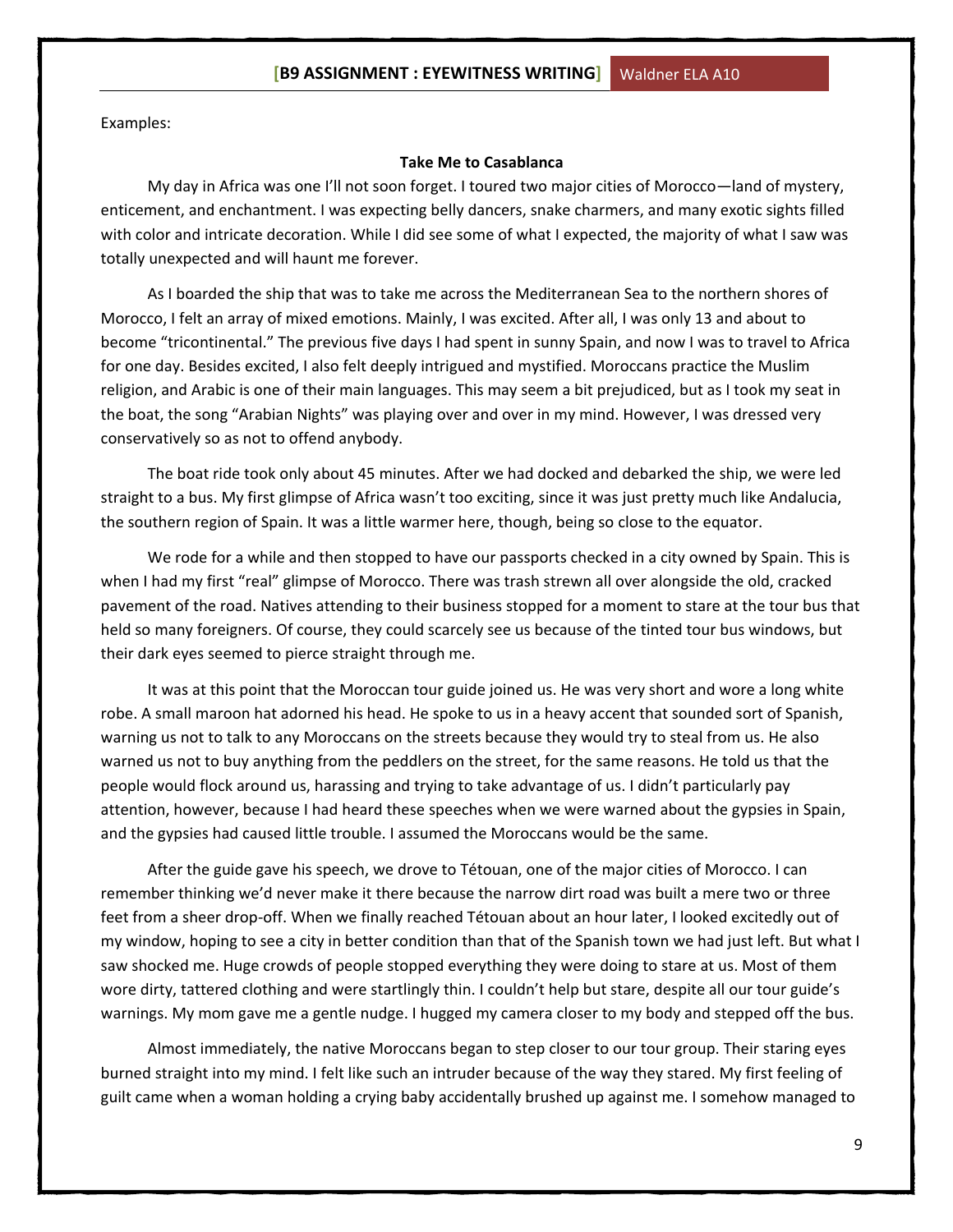apologize, not wanting to offend her in any way. She just looked at me with sad, troubled eyes that seemed to say, "How could you? How could you allow us to live this terrible life in a third-world country?" I instantly felt gratitude for everything I had ever taken for granted.

We were led through the narrow back streets of the main section of town. There were high, white walls of buildings on either side of us. These walls had open doorways that were the entryways to small rooms, which were homes. People appeared in these doorways and stared at us as if we were gods. Emaciated children in dirty scraps of clothing played in the trash and filth in the alleyways. They gazed up at us and smiled. I always smiled back, while I wondered if they knew there were better ways of life in other parts of the world, or whether they learned that as they became older.

Our Moroccan guide led us through small, filthy alleyways that had a distinctive odor that someone said was marijuana. Perhaps these people felt that drugs were their only way of escaping terrible lives.

We were led past a small opening in the walls. We could hear the screaming and crying of a small boy, about three or four years old. His right leg, from the knee down, was gushing blood. My stomach rolled over, and I wished desperately that there were something I could do to help him. A woman wrapped gauze around the wound, but the blood soaked straight through. I felt so rude just walking right past.

A little while later, we were led into a quaint little restaurant. I didn't eat much; walking past all those sights had taken away my appetite. But I will never forget the bathroom in that restaurant. When I paid the woman attendant 100 pesetas (about 70 cents), she led me into a stall. After I had finished, the woman flushed by hand. She then poured some bottled water on my hands and squirted on soap. After I lathered, she rinsed my hands with more bottled water and pointed to the door, signaling that I was to leave.

When everyone had finished eating and had used the bathroom, we got back on the bus for another hour's drive to Tangiers. I honestly didn't think I could take any more.

When we reached Tangiers, the peddlers on the street flocked around us. I told all of them, politely but somewhat guiltily, "No, thank you."

We went straight to an indoor bazaar. There we could bargain all we wanted, but I didn't really want anything. I felt badly giving money to big businesses that didn't need it as much as the people on the streets did.

The rest of the time in Tangiers was basically like our time in Tétouan, except that there were a great many more peddlers. After we came out of one shop, a man approached me with Moroccan hats called fezzes, which he sold for 2000 pesetas, or about 10 dollars.

I said, "No, thank you."

The man replied, "Oh, you buy from in store but don't buy from the street, eh?"

I honestly didn't know what to say, so I just said, "I'm sorry."

His reply was, "I bet."